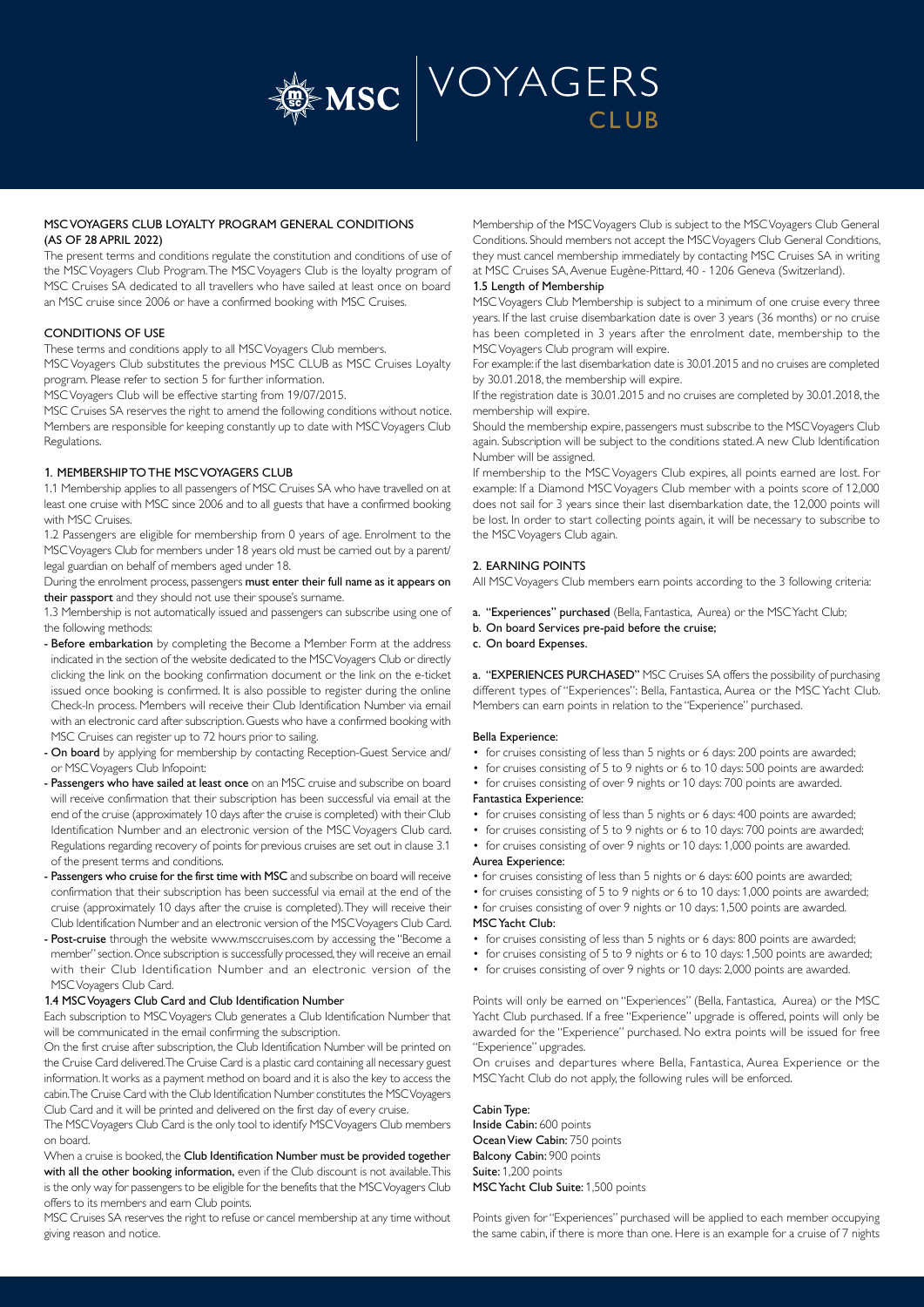with the Fantastica "Experience" purchased: if only one member is present in the cabin, at the end of the cruise 700 points will be awarded. If two members are present in the cabin, at the end of the cruise 700 points each will be awarded.

MSC Voyagers Club members (Classic, Silver, Gold and Diamond) who purchase the entire MSC World Cruise will earn triple the points based on the type of Experience or the MSC Yacht Club chosen. Welcome members are entitled to triple points only if the Voyagers Club registration date is earlier than the MSC World Cruise booking date. Points will be exceptionally assigned at the time of booking.

For example, if you purchase the Bella Experience, you will earn 2.100 points instead of 700; if you purchase the Fantastica Experience, you will earn 3.000 points instead of 1.000; if you purchase the Aurea Experience, you will earn 4.500 points instead of 1.500.

As of May 27 2019, members who book a Voyages Selection departure will be credited double membership points for the type of Experience chosen. Double points are credited at the end of the cruise.

Double membership points are not retroactive and can't be combined with the Future Cruise Program benefits.

### b. ON BOARD SERVICES PRE-PAID BEFORE THE CRUISE:

MSC Cruises SA offers the possibility of purchasing on board services before the cruise. Services that can be purchased before the cruise include Food & Beverages, Excursions, SPA & Fitness (for a full list of services included please see the dedicated section online) and are divided into services that apply to all cabin occupants and services that apply to individuals only.

MSC Voyagers Club members earn 100 points for every \$/€ 150 spent before the cruise on MSC packages/services included in the cruise booked\* .

*\* For currencies other than \$/€ euro, the currency conversion on purchase day will apply.*

There are two types of on-board services pre-paid before the cruise: per cabin and per single cabin occupant.

The points will be calculated based on the total amount spent by the member on MSC on board services pre-paid before the cruise. Expenses for on board services pre-paid before the cruise per cabin which apply to all cabin occupants (and not single occupants) will be equally distributed amongst the cabin occupants.

Example of on board services pre-paid before the cruise per cabin: the total amount of pre-paid on board services that apply to all cabin occupants before the cruise is \$/€ 600. If there are four cabin occupants, the spending for the points calculation of each cabin occupant will be \$/€ 150, equal to 100 points. Members cannot claim points distributed to non-members occupying the same cabin for on board services pre-paid before the cruise which apply to all cabin occupants.

Points for On board Services pre-paid before the cruise by single cabin occupants will be assigned to individual members who pre-paid for on board services before the cruise.

Example of on board services pre-paid before the cruise per single occupant: the total amount of pre-paid on board services that apply to single occupants before the cruise is \$/€ 600. In order to assign the points, the total amount will be divided by 150 resulting in 400 points. The single occupant who benefits from the pre-paid on board services that apply to individuals only will receive all 400 points.

c. ON BOARD EXPENSES MSC Voyagers Club members earn 100 points for every \$/€ 150 spent on board (excluding casino expenses).

At the end of the cruise, points given for on board expenses will be applied on board only to the MSC Voyagers Club member making the final payment.

In case of purchases paid by POS, points will be credited to the MSC Voyagers Club member owner of the credit card.

## All the Points earned during the cruise will be assigned approximately 10 days after the end of the cruise.

The points calculation described in this chapter "2 Earning Points" applies to MSC Cruises ending after 19/07/2015. All points earned with MSC CLUB and cruises completed before 19/07/2015 will be revalued with the points multiplier (x100) (i.e. 7 points earned with the MSC CLUB will be revalued as 700 with the MSC Voyagers Club).

#### 2.1 POINTS BALANCE

Members can check their points balance, membership level, card expiry date and details of the cruises they have taken through the online personal area available on our website. Members will also receive regular updates on their points balance at the email address provided during the enrollment process.

### 2.2 Bonus Points

Starting from 28 July 2017, members can collect bonus points.

- If you have an upcoming confirmed cruise with MSC Cruises and register to the MSC Voyagers Club up to 72 hours prior to sailing, you will receive 100 bonus points. Subscription must be completed through the online registration form available on our website.

- If you are already a member and have an upcoming confirmed cruise with MSC Cruises, you will receive 100 bonus points if you update or confirm your contact details (email, mobile, phone, address) up to 72 hours prior to sailing. It is possible to update or confirm the contact details in the online personal area or through the Web Check-in.

Bonus points are not retroactive and are always assigned approximately 10 days after the end of the cruise. A bonus point by calendar year is provided to each client.

# 3. WELCOME, CLASSIC, SILVER, GOLD AND DIAMOND LEVELS OF **MEMBERSHIP**

MSC Voyagers Club consists of five levels of membership (Welcome, Classic, Silver, Gold and Diamond) according to the total points accumulated; each level has a personalised cruise card. The MSC Voyagers Club Card will have the same name as the membership level and coincides with the cruise card delivered onboard.

- Diamond membership: 10,000+ points
- Gold membership: from 4,300 to 9,999 points
- Silver membership: from 2,200 to 4,299 points
- Classic membership: from 1 to 2,199 points
- Welcome membership: 0 points; electronic card awarded to all passengers subscribing to MSC Voyagers Club before cruising, with a confirmed booking.

If no cruises are completed for 3 years, the level of membership reached is lost as described in section 1, 1.5 Length of Membership.

For example: If a Gold MSC Voyagers Club member does not sail for 3 years since the last disembarkation date, Gold membership will be lost.

Once a new point score is reached enabling qualification for a new level of membership, the member receives an MSC Voyagers Club Card with the same Club Identification Number on the next cruise taken after their membership upgrade. Members will be informed of their new level of membership via email after the cruise.

Membership upgrades achieved through cruises taken on different ships within a short space of time (less than 10 days) will not be updated in real time.

# 3.1 Recovery of previous cruises

Passengers successfully completing their subscription to MSC Voyagers Club after 3 months after their disembarkation date will receive a fixed amount of 500 points.

No points for previous cruises will be recognised if the disembarkation date of the last cruise is over 3 months ago.

The same criteria for recovery of previous cruises applies to passengers whose MSC Voyagers Club membership has previously expired (in the event of no cruises in 3 years since their last disembarkation date).

Passengers successfully completing their subscription to MSC Voyagers Club less than 3 months after their disembarkation date will recover all points of their most recent cruise if the disembarkation date is less than 3 months from subscription.

3.2 Points are non-transferable and cannot be given to third parties.

3.3 Points have no monetary value and cannot be redeemed for cash, but only contribute to obtaining benefits belonging to the MSC Voyagers Club program.

3.4 Points are always awarded after the cruise and not during the cruise.

3.5 Points may not be issued on all cruise departures. Members should enquire before completing their purchase as information will be available when MSC Voyagers Club points will not be issued for certain departures.

3.6 Any point issued in error may be revoked or modified at any time at the sole discretion of MSC Cruises SA and without any notification.

# 4. BENEFITS

### 4.1 General Information

4.1.1 Members of the MSC Voyagers Club have the right to a series of benefits differentiated according to their level of membership.

The benefits are classified as:

a) Discounts on the purchase of an MSC cruise;

b) Services, privileges and discounts on board.

4.1.2 The only way to be eligible for the MSC Voyagers Club benefits is to provide the MSC Voyagers Club Identification number at the time of the cruise booking.

4.1.3 Benefits are divided into Personal benefits and Cabin benefits. Personal benefits are reserved for the member as an individual and are not transferable. Cabin benefits presume the division of the benefits among all the occupants of the cabin (even if there is more than one member).

4.1.4 Benefits may be subject to changes without warning for operational reasons. The order and days of allocation of the on board benefits may vary according to the duration of the cruise and the organisation of the ship and may not be disputed by members.

4.1.5 Members under 18 years of age are not eligible for all benefits. Members under 18 or a parent/legal guardian must check benefit limitations for members under 18 in these terms and conditions.

# 4.2 MSC Voyagers Club DISCOUNTS

MSC Voyagers Club Members' cruise discount is extendible to all cabin occupants and valid all year around (Classic 5%, Silver 5%, Gold 5%, Diamond 5%): the discount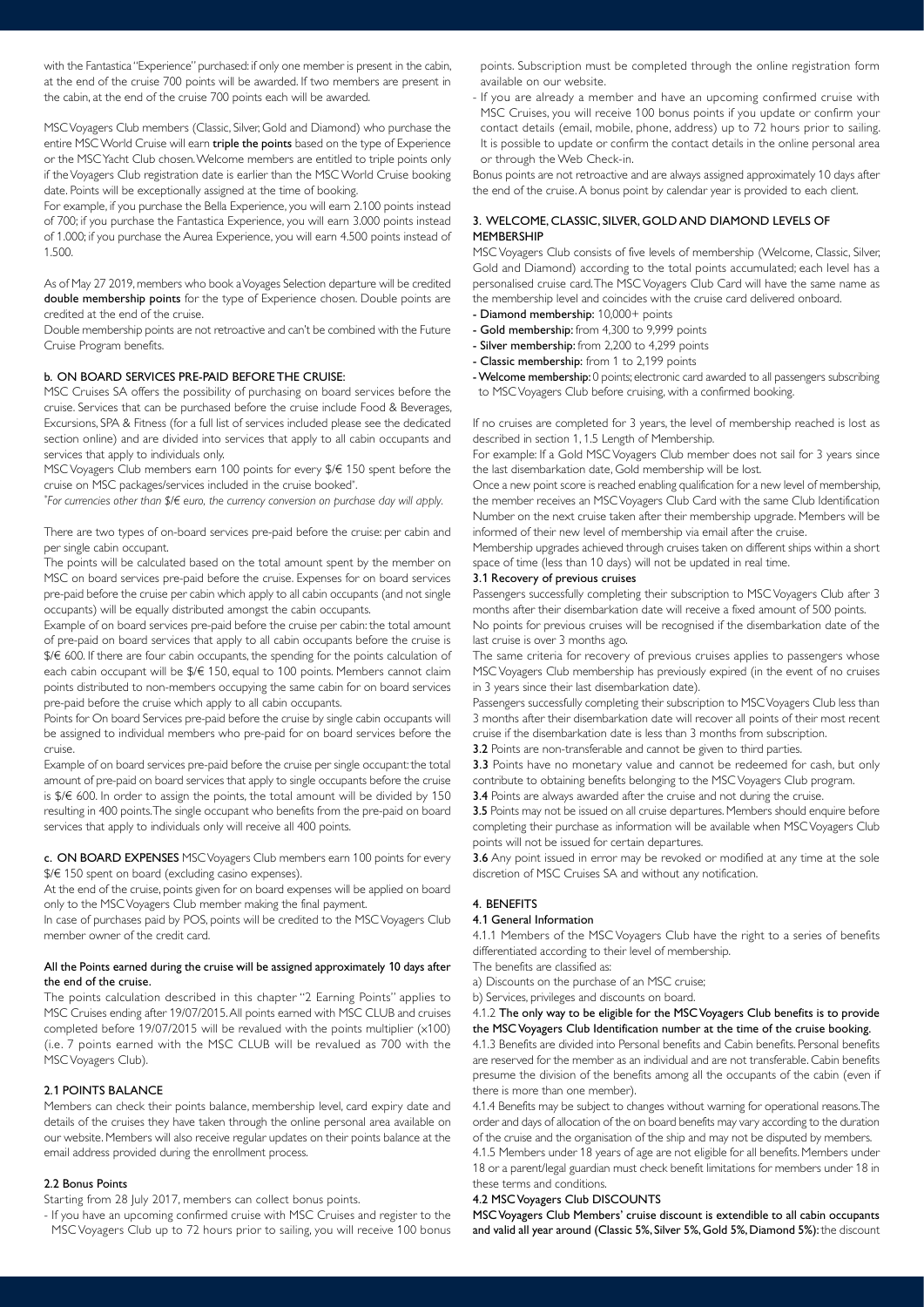has no seasonal restriction and is valid per cabin. The discount can be combined with all promotions and offers unless otherwise stated in the offers (The discount cannot be applied to groups bookings and it is not combinable with Tandem and MSC Grand Tour.

In such cases the MSC Voyagers Club Identification Number must be provided at the time of the cruise booking in order to enjoy all benefits available during the cruise and earn Club points.). MSC Voyagers Club Members can extend their discount to the other people staying in their cabin, included in the booking.

The discount is understood to be applied to the cabin cruise booking fare only. The discount cannot be applied to flights, transfers, port taxes, hotels and excursions.

The possibility of using the discount for the purchase of a cruise in conjunction with other promotions must always be checked. Members are asked to check directly with their travel agent or with MSC Cruises' Res Consultants.

#### Voyagers Exclusives Program

The offer can be applied on any cruise departure (World Cruises excluded) and is combinable with the 5% MSC Voyagers Club discount. The additional discount may vary depending on the departures. Voyagers Exclusives is not available for Welcome Members. If you book more than 12 months before departure, guests receive an extra 5% discount + 50€/\$ Onboard Credit (Silver, Gold, Diamond) + double points.If you book between 9-12 months before departure, guests receive an extra 5% discount + 50€/\$ Onboard Credit (Silver, Gold, Diamond).If you book between 6 and 9 months before departure, guests receive an extra 5% discount. If you book less than 6 months before departure, guests receive the standard 5% Voyagers Club discount.

Onboard credit is issued per member and not per cabin, is applied to the final bill at the end of the cruise, and does not apply to MSC Voyagers Club members under 18 years old.

The discount can be extended to all occupants of the cabin and can be applied on any departures (excluding World Cruise) and prices (i.e., EB, Best Price Today, Brochure, and Promo Rates).

The promotion is not combinable with any other discount. Subject to availability. The discount cannot be combined with any group and network rates unless otherwise specified in the details of the promotion itself. Voyagers Exclusives can be booked online by providing your Club identification number.

Booking Voyagers Exclusives may be limited to a certain time frame.

The expiration of promotions will be communicated online.

Voyagers Exclusives terms and conditions may vary according to the market. Dedicated member onboard discounts can be applied at the time of purchase or

the end of the cruise when the member's account bill is closed. Customers must always check if discounts apply to other promotions currently in

progress on board. MSC Cruises is not responsible for any errors and/or omissions regarding

MSC Voyagers Club discounts on board.

## Exclusive members' discounts are applicable for bookings made until March 31<sup>st</sup>, 2022, on a selection of departures: "Voyages Selection"

A selection of departures is available with an additional and consequential discount (5%, 10% or 15%) that can be combined with the 5% MSC Voyagers Club booking discount. The additional discount may vary depending on the departures and markets Voyages Selection is not available for Welcome members. Silver, Gold and Diamond members receive an additional €/\$ 50 shipboard credit on top of their discount on their Voyages Selection booking. Shipboard credit is issued per member and not per cabin. Shipboard credit is applied to the final bill at the end of the cruise. Shipboard credit does not apply to MSC Voyagers Club members under 18 years old.

This awarded discount can be extended to all occupants of the cabin can be combined with the MSC Voyagers Club discount and can be applied on EB, Best Price Today, Brochure and Promo Rates. The discount cannot be combined with any group and network rates, unless otherwise specified in the details of the promotion itself.

Voyages Selections are visible online in the MSC Voyagers Club section, on board and at Travel Agencies. Voyages Selections can be booked online by providing your Club Identification Number.

The possibility of booking Voyages Selections may be limited to a certain time frame. Expiry of promotions will be communicated online.

Voyages Selection departure terms and conditions may vary according to the market. 4.2.1 Dedicated member on board discounts can be applied at the time of purchase or at the end of the cruise when the member's account bill is closed. Customers must always check if discounts are applicable to other promotions currently in progress on board. MSC Cruises is not responsible for any errors and/or omissions regarding MSC Voyagers Club discounts on board.

## 4.3 MSC Voyagers Club PRIVILEGES

- MSC Voyagers Club luggage identification tags, MSC Voyagers Club personalised luggage tags for embarkation in the e-ticket delivered to the customer.
- Priority boarding [Diamond], at available ports. To take advantage of this benefit, it is mandatory that the MSC Voyagers Club Diamond Card, luggage tags or Club Identification Number are shown at the drop-off table/point at the cruise terminal. The Club Identification Number is available on the e-ticket or by printing a pdf

version of the electronic card before embarkation day.

Please note that priority boarding is only available on the first day of the cruise, on embarkation day after check-in. No priority is given on all other cruise days.

- Welcome Back Cocktail [Classic, Silver, Gold and Diamond], MSC Voyagers Club Members can meet each other during a cocktail. They will receive an on board invitation. Members should contact Reception - Guest Service immediately after check-in for more information. Not available on cruises with less than 4 nights. All MSC Voyagers Club members under 18 must be accompanied to the Welcome Back Cocktail by an adult sharing their same cabin.
- MSC Voyagers Club On board Special Offers [Classic, Silver, Gold and Diamond], offers are valid per person and may vary according to each cruise, level of membership or destination and MSC Cruises reserves the right to amend, modify or change the offers and their application at any time and without prior notice. Offers can only be used once.

The Voyagers Club Card must be presented in order to take advantage of the offers. Members' only offers are available in the Daily Specials delivered in cabin:

- DISCOUNT ON PHOTOGRAPHS. 10% for Classic ; 20% for Silver; 30% for Gold card holders; 40% for Diamond card holders. Valid for the Photo Shop only on the current cruise. It can be combined with any other Photo Shop offer. Not available to members under 18 years of age.
- DISCOUNT FOR THE PURCHASE OF A WIDE SELECTION OF DIGITAL ACCESSORIES: 5% for Classic, 10% Silver, 15% for Gold and 20% Diamond card holders. Valid for the Photo Shop only on the current cruise. It can be combined with any other Photo Shop offer. Not available to members under 18 years of age.
- DISCOUNT ON INTERNET PACKAGES: BROWSE & STREAM CRUISE PACKAGE: 5% for Classic and Silver, 10% for Gold and Diamond card holders only. It can be combined with other offer. Internet Café is excluded. Not available to members under 18 years of age.
- 50% DISCOUNT ON THE F1 SIMULATOR: Buy 2 tickets for movies in the 4D cinema, valid for Classic, Silver, Gold and Diamond card holders only on the current cruise. It can be combined with any other offer. The 4D Cinema receipt must be presented to take advantage of the discount. Valid for one transaction only. Not available to members under 18 years of age
- DISCOUNT ON LAUNDRY PACKAGES: valid for Silver, Gold and Diamond members only on the current cruise. It can be combined with any other offer. Not available to members under 18 years of age.
- FREE PERSONAL CONSULTATION Spa DOCTOR: valid for Classic, Silver, Gold and Diamond card holders only on the current cruise. Not available to members under 18 years of age.
- 10% OFF FOR THERMAL AREA CRUISE PASS: valid for Classic, Silver, Gold and Diamond members only on the current cruise. It can be combined with any other offer. Not available to members under 18 years of age.
- 30% OFF ON THE FITNESS PACKAGE: valid for Classic, Silver, Gold and Diamond members only on the current cruise. Fitness Package includes: body scan and 1 hour personal trainer to define the training program for the cruise week. Not available to members under 18 years of age.
- 30% DISCOUNT ON THE SECOND MASSAGE: the discount is valid for Classic, Silver, Gold and Diamond card members and is applicable on massages purchased on the same cruise only. Discount will be taken on lower priced item and can be applied only if massages are given to the same person. Not valid on Express massage. Not available to members under 18 years of age.
- MSC SHOPS DISCOUNT: for each 50 \$/€ spent in any onboard shops you will benefit of 10 \$/€ discount. It applies to Classic, Silver, Gold and Diamond card holders.Discount will be applied at the point of sale. Non-cumulative to other promotions available on board. Valid only the first day of your cruise (tobacco and electronics excluded). Not available to members under 18 years of age.
- 10% DISCOUNT ON MINIBAR: valid for Classic, Silver, Gold and Diamond card holders for current cruise only and can be combined with any other offers. The discount will be deducted from the total Minibar spend and applied at the end of cruise. Not available to members under 18.
- Milestone reward [Silver, Gold, Diamond], Silver, Gold and Diamond members will receive a membership pin upon reaching the level of membership for the first time. Pins will only be delivered on board and cannot be sent to members' homes. The pins will be allocated once per membership level upgrade to all eligible MSC Voyagers Club members. Available for MSC Voyagers Club members aged over 10 at the time of the cruise.

The pin cannot be used as a form of membership identification. Please visit the MSC Voyagers Club info point to receive your pin.

- Complimentary one-hour thermal area session [Gold, Diamond], free one-hour Thermal Area session. Benefit not available for MSC Voyagers Club members under 18. Members have to book the session by calling the Spa directly, in advance.
- MSC Voyagers Complimentary Gift [Gold, Diamond], delivered once per cruise and per member during the cruise, may vary depending on the ship and destination. Not available for MSC Voyagers Club members under 10 at the time of the cruise.
- Priority disembarkation in ports where a tender boat is required [Gold, Diamond], Members will be informed the day before disembarkations with a message delivered